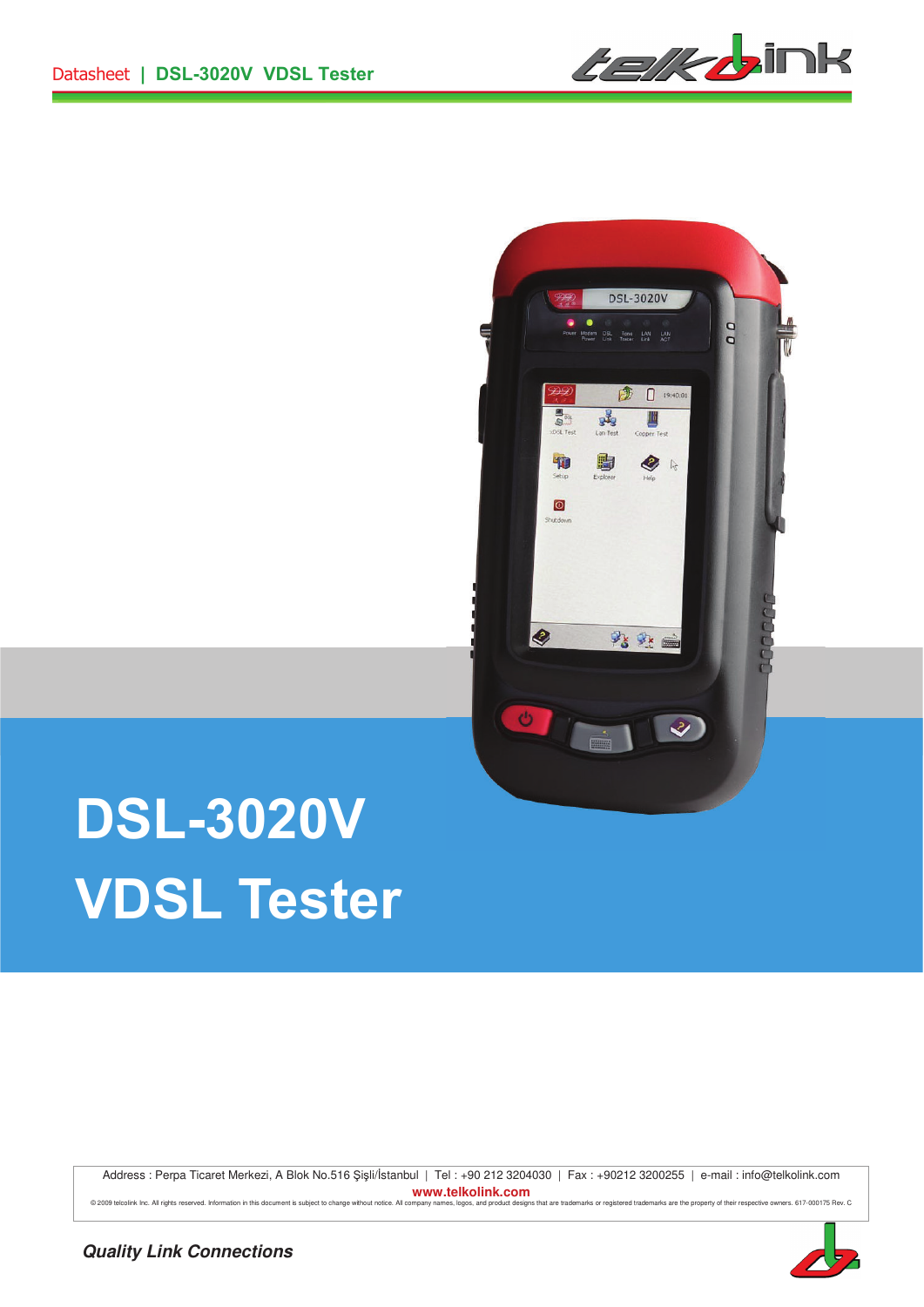



DSL-3020V is a handheld VDSL tester, which provides full testing and analysis of VDSL2/ADSL/ ADSL2/ADSL2+ lines accurately and fast, covering physical layer, network layer, and application layer. Giving a visual determination of the quality of xDSL lines, it is a necessary and ideal tool for installation, maintenance, troubleshooting of the xDSL.

#### **Functions** П

■ xDSL physical layer testing

- ADSL2+ module: full support all ADSL standards, including ANSI T1.413 Issue 2, ITU-T G.992.1 G.dmt, G.992.2 G.lite, G.992.3 ADSL2, RE-ADSL2 and G.992.5 ADSL2+

- VDSL2 module: support ITU-T G.993.2 VDSL2, and all ADSL standards above mentioned

- Test upstream, downstream, maximum speed and channel utilization

- Test upstream and downstream noise margin, and export power and power attenuation

- Error statistics of near end and far end FEC, CRC, HEC, NCD, and OCD

- Automatically detect and display near end and far end LOS, LOF, LOP, LOC and LOM with the comparison between history and present data

- Error seconds statistics

- Display every sub-channel of Bits per Tone by the mean of graphic and number

- Display every sub-channel of SNR per Tone by the mean of graphic and number



Address : Perpa Ticaret Merkezi, A Blok No.516 Şişli/İstanbul | Tel : +90 212 3204030 | Fax : +90212 3200255 | e-mail : info@telkolink.com **www.telkolink.com** 

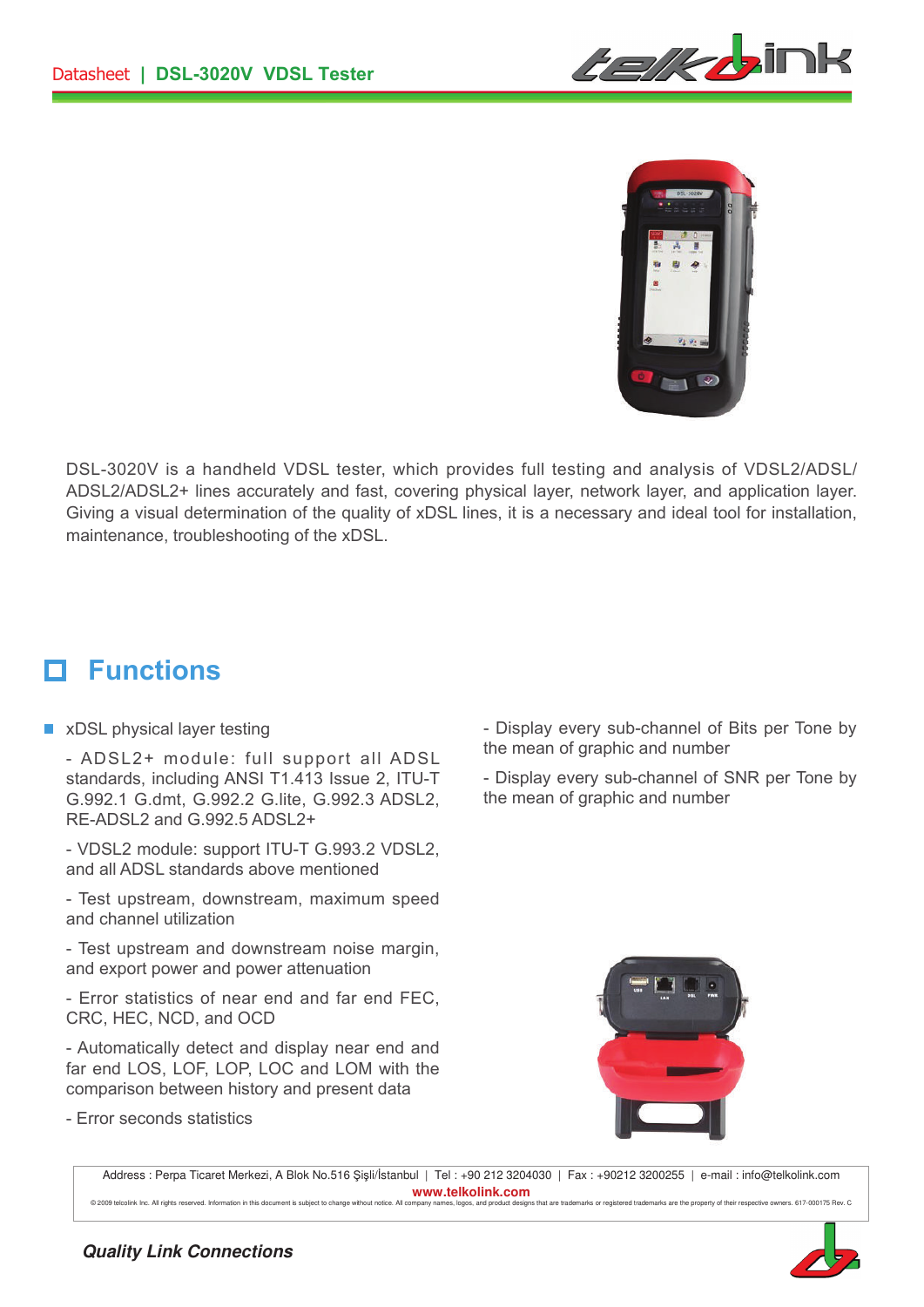

**Features** xDSL network layer testing

- Support several upper layer protocols, including RFC2684, RFC1483, RFC2516 PPPoE, RFC2364 PPPoA, DHCP and PAP/CHAP etc.

- PPPoE/PPPoA dialup obtain IP address and Ping testing

- Fixed IP Mode Ping testing

- Ping testing that includes Ping loss testing with times and package size, Ping loopback latency testing with MAX, MIN and average

- Traceroute
- ADSL2+/VDSL2 modem replacement
- **EXDSL application layer testing**

- Web browsing and FTP/HTTP download speed measurement

- **Ethernet testing** 
	- DHCP client testing

- PPPoE dial-up is used to test the problem from user side

- Network layer testing, including Ping, ipconfig, route and traceroute

- Application layer testing, including net scan, Web browsing and FTP/HTTP download speed measurement

■ Cable testing

- Digital Multi Meter, DMM is used to test loop resistance, insulation resistance, capacitance, AC/DC voltage and line length estimation

- Tone generation
- **n** Others
	- Auto power-off
	- Sound and LED alarm indication
	- Data management

- **Large LCD touch screen**
- Compact design and excellent stability  $\Box$
- Windows CE OS, graphical interface, easy to operate
- Software online upgrade
- $\blacksquare$  Web browsing without any limitation
- Tone generation, signal at one end, and then  $\blacksquare$  identify the tested line with tone generator at the other end
- Large Li-ion battery capacity with long time operation

# **Applications**

### ATUR/VTUR+PC emulation



xDSL modem replacement



Address : Perpa Ticaret Merkezi, A Blok No.516 Şişli/İstanbul | Tel : +90 212 3204030 | Fax : +90212 3200255 | e-mail : info@telkolink.com **www.telkolink.com**  © 2009 teleplink Inc. All rights reserved Information in this document is subject to change without notice. All company pames longs, and product designs that are trademarks or registered trademarks are the property of thei

#### **Quality Link Connections**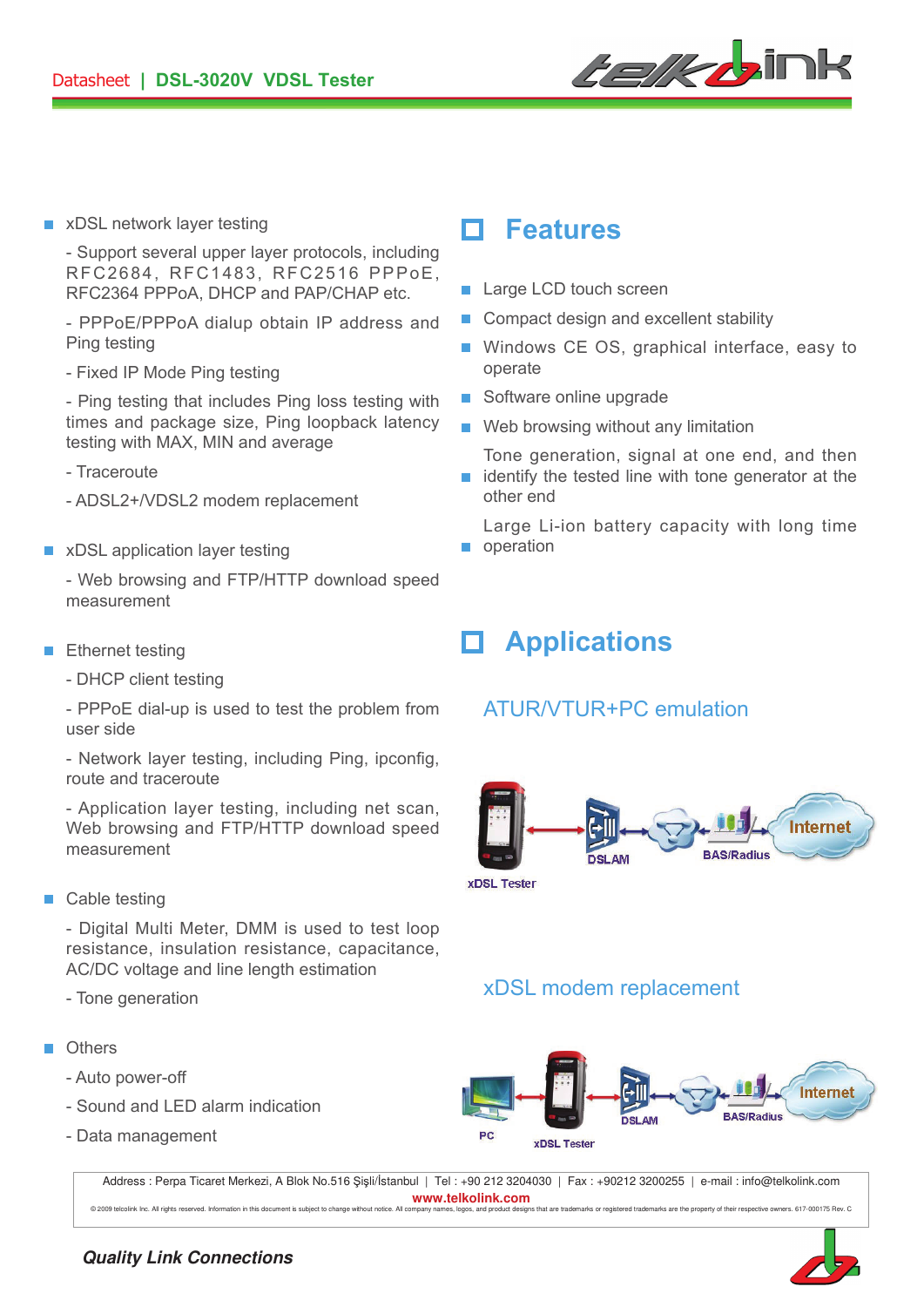

 $\overline{\phantom{a}}$ 

# PC replacement





Loop resistance and line length estimation

**xDSL Tester** 



## Tone generation



Address : Perpa Ticaret Merkezi, A Blok No.516 Şişli/İstanbul | Tel : +90 212 3204030 | Fax : +90212 3200255 | e-mail : info@telkolink.com **www.telkolink.com**  © 2009 telcolink Inc. All rights reserved. Information in this document is subject to change without notice. All company names, logos, and product designs that are trademarks or registered trademarks are the property of th